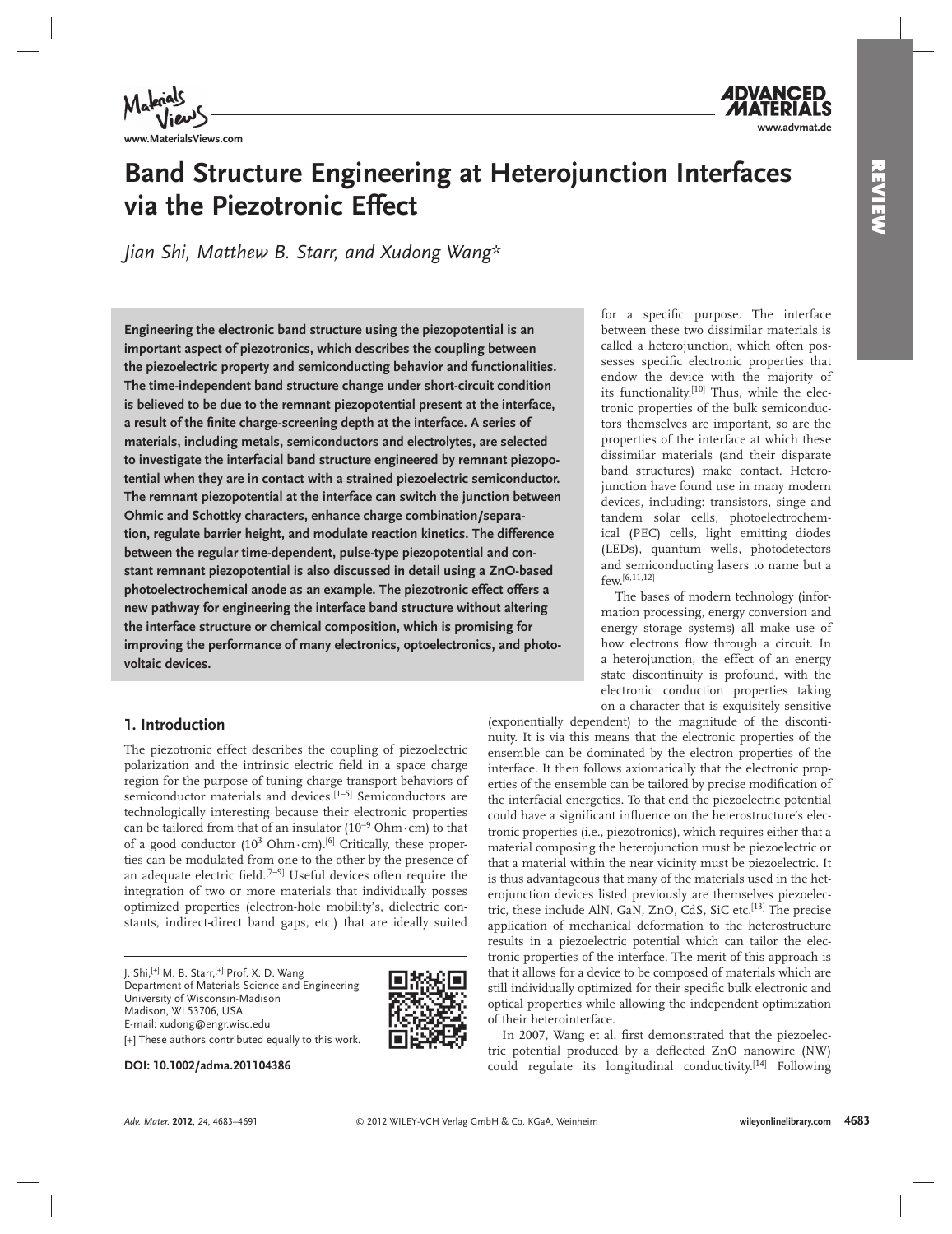

research further revealed a variety of semiconductor performance changes based upon the appearance of piezoelectric potential.<sup>[15–18]</sup> In this paper, we will discuss the relationships between piezoelectric potential and the band structure of a series of heterojunctions and how this effect influences the design and performance of heterojunction semiconductor devices.

# **2. Piezopotential in an Ideal Semiconductor**

 The direct piezoelectric effect describes a simultaneous shift in positive and negative charge centers within the primitive unit cell induced by a material deformation. The polar field which results from the direct piezoelectric effect will naturally interact with charged species present in the solid, i.e., nuclei and electrons, both localized and delocalized, in a Coulombic manner. In order to better understand the repercussions of this interaction, principally its effects on charge carrier conduction throughout the solid, it is instructive to invoke band theory. Band theory allows the facile representation of the electronic structure of matter by projecting *both* the energy of states which the electrons *do* occupy in the solid and *can* occupy in the solid as the ordinate and a real space dimension as the abscissa. **Figure 1a** depicts that band diagram for a semiconductor at 0 K in the absence of an internal electric field.

In the presence of a piezoelectric field, a voltage gradient will manifest itself in the band diagram as a slope with a magnitude equal to that of the voltage profile (Figure 1b). In the absence of mobile charged species and under an open-circuit condition, the piezoelectric potential remains fully unscreened and the magnitude of resultant voltage gradient is equal to that of the induced piezoelectric potential  $\phi_{PZ}$ . At finite temperatures, free charge carriers will exist within the solid and their quantity will depend upon the temperature, band gap, and dopant concentration. These opposing free charges will segregate under the influence of the piezoelectric potential to opposite sides of the semiconducting material and in doing so establish an electric field which is counter to that of the piezoelectric field. This counter-piezo field will compensate to varying degrees the field remaining within the semiconducting material, acting most effectively to negate the field present in the center of the material.[19]



Figure 1. Schematic band structure diagrams of an ideal semiconductor (at  $T = 0$  K) without (a) and with (b) the appearance of piezoelectric potential ( $E_c$ : conduction band;  $E_v$ : valence band).



**Dr. Xudong Wang** is an assistant professor in the department of Materials Science and Engineering at the University of Wisconsin– Madison. He received his PhD degree from Georgia Tech in 2005. His current research interests include understanding the coupling effect of semiconductor properties and piezoelectric

polarization, and studying the growth and assembly of nanostructures for mechanical and solar energy harvesting.



**Jian Shi** obtained his B.S. degree in Materials Science and Engineering at Xi'an Jiaotong University in 2006, M.S. Degree in Mechanical Engineering at the University of Missouri-Columbia in 2008, and is currently finishing his Ph. D degree under the supervision of Prof. Xudong Wang in Materials Science Program at the

University of Wisconsin-Madison. His research focuses on the nucleation and growth of oxide nanomaterials, photovoltaics, photoelectrochemical cells, nanogenerators and piezotronics.



**Matthew Starr** is a graduate student in Materials Science Program at the University of Wisconsin-Madison under the advisement of Prof. Xudong Wang. He received his B.Sc in Materials Science and Engineering at Rutgers University in 2009. He is interested in the electronic properties of materials. His current research focuses on

fundamental understanding of the interaction between piezoelectricity and electrochemistry.

#### **3. Remnant Polarization in Strained Piezoelectric Materials**

 The remnant polarization in ferroelectric materials is a well known phenomenon and has been intensively studied for decades.<sup>[20-24]</sup> Similarly, a strained piezoelectric material can also produce a permanent polarization that induces a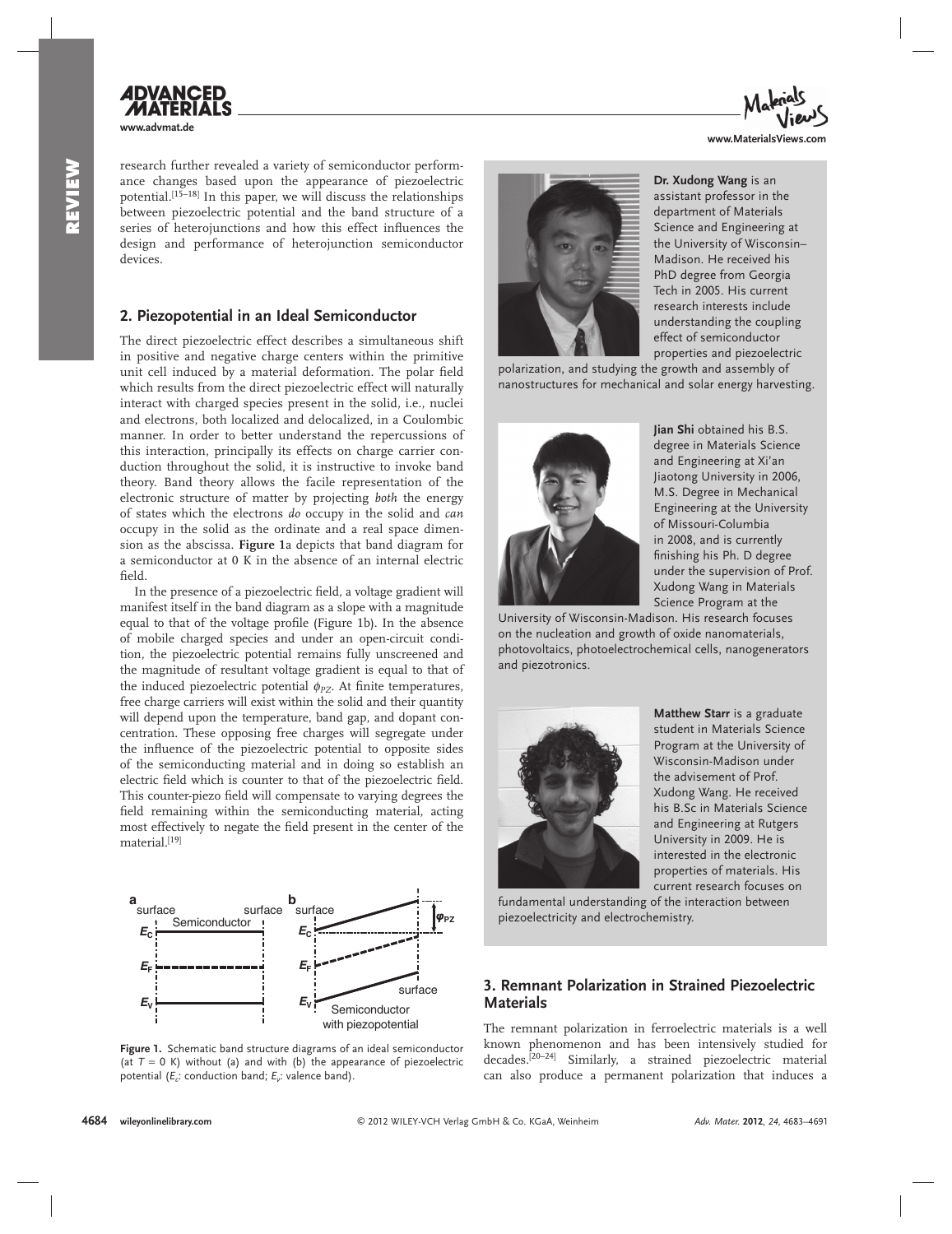

**www.MaterialsViews.com**



**Figure 2.** Schematic diagrams of the charge density distributions (a) and potential profiles (b) in ZnO and the two electrodes.

remnant piezopotential at the piezoelectric material-electrode interface under a short-circuit condition. This phenomenon can be understood via the same model used for ferroelectric materials. [20,25,26]

In a simplified one-dimensional model, a strained ZnO piezoelectric film is sandwiched between two electrodes (either metal or semiconductor) (Figure 2a). At steady state when the two electrodes are short circuited, the piezoelectric polarization *P* in the ZnO film creates surface charge densities  $\pm \sigma_p$ , which induce screening charge densities  $\pm \sigma_s$  on the two electrodes in accordance with the following equation:

$$
\sigma_S = \frac{d}{\varepsilon_r \left( \delta_1 + \delta_2 \right) + d} \cdot P \tag{1}
$$

where  $\delta_1$  and  $\delta_2$  are the charge screening lengths of the two electrodes, respectively, *d* the thickness of ZnO film, and  $\varepsilon$ the relative permittivity of ZnO. (Note that: for simplicity, *P* is regarded as the remaining piezoelectric polarization after internal free charge compensation. Therefore, under this condition, ZnO can be roughly equivalent to a ferroelectric material without free charge.) The remnant polarization is the result of incomplete external free charge compensation due to  $\sigma_{\rm P} > \sigma_{\rm S}$  in a non-ideal electrode material ( $\delta \neq 0$ ) and is given by:

$$
\left|\varphi(0)-\varphi(d)\right|=\frac{d}{\varepsilon_r\varepsilon_0}\cdot (P-\sigma_S) \tag{2}
$$

 This potential difference is shared between the two electrode-ZnO interfaces and is determined by their charge screening lengths:

$$
\left|\varphi_{1,2}\right| = \left|\varphi(0) - \varphi(d)\right| \frac{\delta_{1,2}}{\delta_1 + \delta_2} \tag{3}
$$

The screening length can be determined to first order by the Thomas-Fermi screening length approximation for degenerated semiconductors<sup>[11]</sup> or the Debye screening radius for regular semiconductors.<sup>[27]</sup> Thus, the remnant piezopotential spatial distribution is schematically shown in Figure 2b. A linear potential drop is located within the ZnO and defined by the interface potential  $\phi_1$  and  $\phi_2$ , which decays exponentially in the screening regions of the two electrodes. The potential profile at the interface changes the band structure accordingly. The amplitude of the band shift is therefore dependent on the magnitude of piezoelectric polarization as well as the materials used for surface contacts.

## **4. Interface Band Engineering by Remnant Piezopotential**

 The remnant piezopotential is a steady-state effect (as long as the strain is held) and thus will make a constant influence toward the band structure. We have shown that the remnant piezopotential can be determined by the electrode screening length. Therefore, different electrode materials can offer different interfacial band structure changes induced by remnant piezopotential. For example, in a semiconductor-piezoelectric material-metal (SC-P-M) system, the semiconductor electrode undertakes the majority portion of the remnant piezopotential due to its much longer screening length, which leads to a pronounced piezotronic effect at the SC-P interface. In this section, several representative heterojunction systems, including metal, semiconductor, and electrolyte contacts will be discussed in details to reveal the interfacial band structure engineered by remnant piezopotential, as shown in **Figure 3** .

Figure 3a shows the case of a metal-piezoelectric semiconductor (M-P) interface, where a Schottky contact is present. The original band structure is shown by dashed lines, and the band structure under remnant piezopotential is sketched in solid lines. Situations of positive and negative remnant piezopotential at the M-P interface are illustrated in the left and right diagrams, respectively. As discussed in the previous section, the peak remnant piezopotential appears at the M-P interface. The potential caused by screening charges in the metal side decays exponentially within a very narrow region  $( $0.1 \text{ nm}$ ).<sup>[25]</sup> Thus,$ change of the electronic band at the metal side can be negated. Superimposing the remnant piezopotential profile onto the original semiconductor band structures resolves the shifted band structure, as shown by the solid lines. The greatest band shifting exists at the interface while the band structure remains unchanged far from the interface. With a positive remnant piezopotential at the M-P interface, the barrier height is reduced. A sufficiently large remnant piezopotential (greater than the Schottky barrier height) can convert the Schottky barrier to Ohmic (left diagram in Figure 3a). When negative remnant piezopotential appears at the M-P interface, the barrier height becomes more pronounced and a Schottky diode with higher threshold voltage is obtained. The piezotronic concept utilized for Schottky barrier engineering provides a new mechanism for augmentation of electronic conduction actuated by mechanical strain.

 Semiconductor-piezoelectric semiconductor (SC-P) heterojunction is another large category of solid state devices. In this system, the SC component can be regarded as one electrode having a much larger screening length than that of a metal (a few tens of nanometers). As discussed in the previous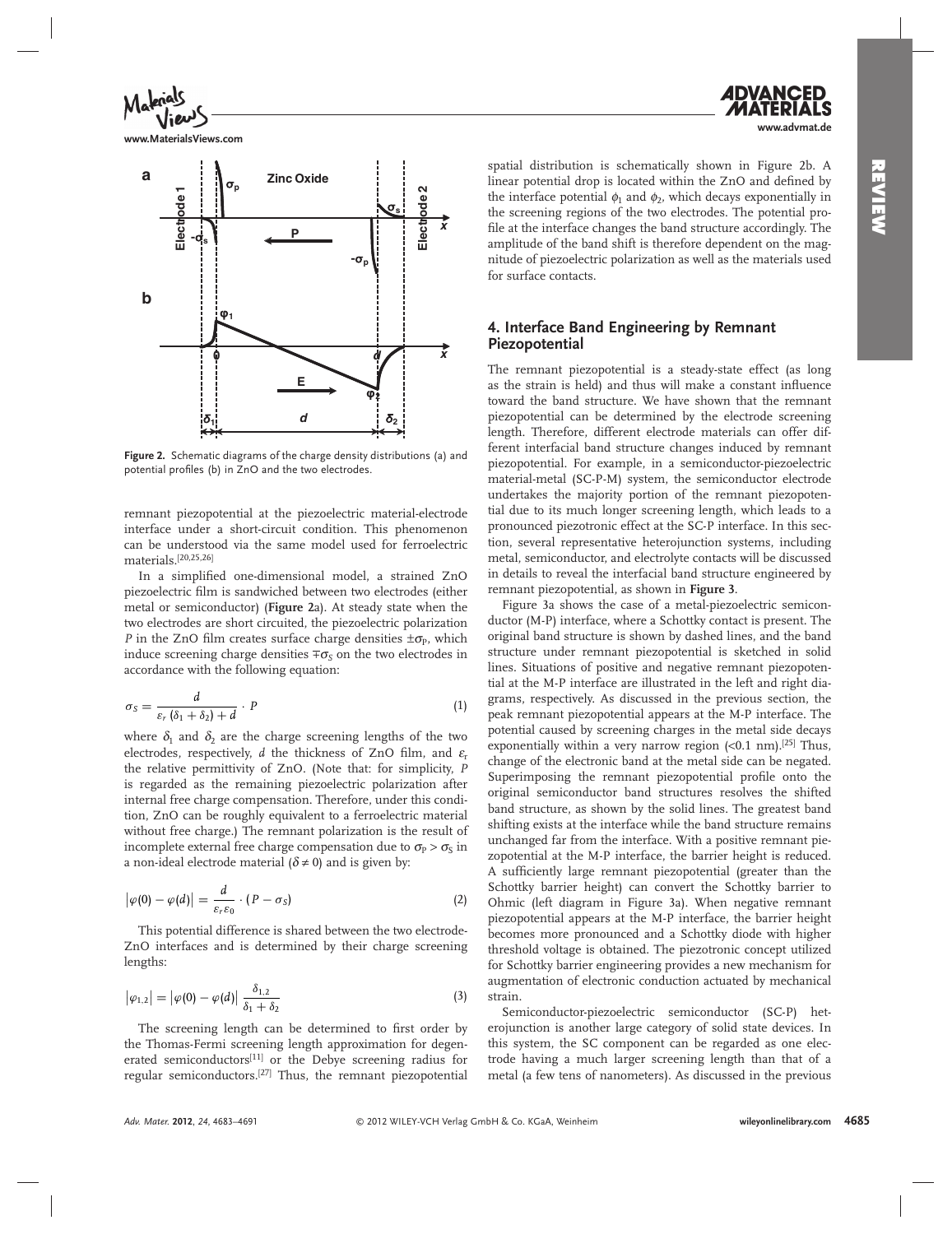



Figure 3. Schematic diagrams of the band structure change induced by remnant piezopotential when the electrodes are metal (a), semiconductor (b), and electrolyte (c), respectively. The cases of positive and negative remnant piezopotential at the interface are shown in the left- and right-hand-side diagrams, respectively.



section, electrodes possessing a long screening length will result in strong remnant polarizations and thus a pronounced remnant piezopotential, which induces remarkable band bending at the SC-P interface. Figure 3b illustrates the effect of remnant piezopotential on a p-n junction, where the original band structure is presented by the dashed lines. In the presence of remnant piezopotential at the interface, the piezoelectric material side shows the same tilting result as the M-P system. However, due to the broadness of potential profile on the p-type semiconductor's side, the band structure change is prominent and cannot be ignored. Such interface band bending (both positive and negative) influences the carrier states and can either improve or reduce the quantum efficiency of the heterojunction.

 As a third case, the interface between electrolyte and piezoelectric semiconductor (El-P) is selected. Such interfaces are essential for many energy conversion and storage systems. [28] A main factor determining a semiconductor's ability to drive oxidation or reduction reactions at the semiconductor/ electrolyte interfaces is the band bending present at the interface that either favors hole (upward bending) or electron transfer (downward bending). Therefore, through the application of remnant piezopotential to gain influence over interface energetics, and thus band bending, one can determine the redox reaction favored at the interface through strain, as shown in Figure 3c. In this case, electrolyte is regarded as one electrode which has a very high density of states and electrical conductivity, as is the case for most (practical) electrochemical systems operating under reasonable electrolyte concentrations.<sup>[27]</sup> This results in a very small screening length in the electrolyte, as is the case of metal electrodes. Therefore, only band bending on the piezoelectric semiconductor side is considered. For example, as shown in the left diagram of Figure 3c, original band bending at the El-P interface favors hole transfer from piezoelectric semiconductor to electrolyte for oxidation reactions. In the case of a sufficiently large remnant piezopotential present at this interface, the band bending can be reversed to favor electron transfer towards solution for reduction reactions. A negative remnant piezopotential (right diagram in Figure 3c) facilitates hole transfer and thus enhances the oxidation reaction.

 Beyond the qualitative analysis, a number of experimental results have recently been shown to follow well with the interfacial band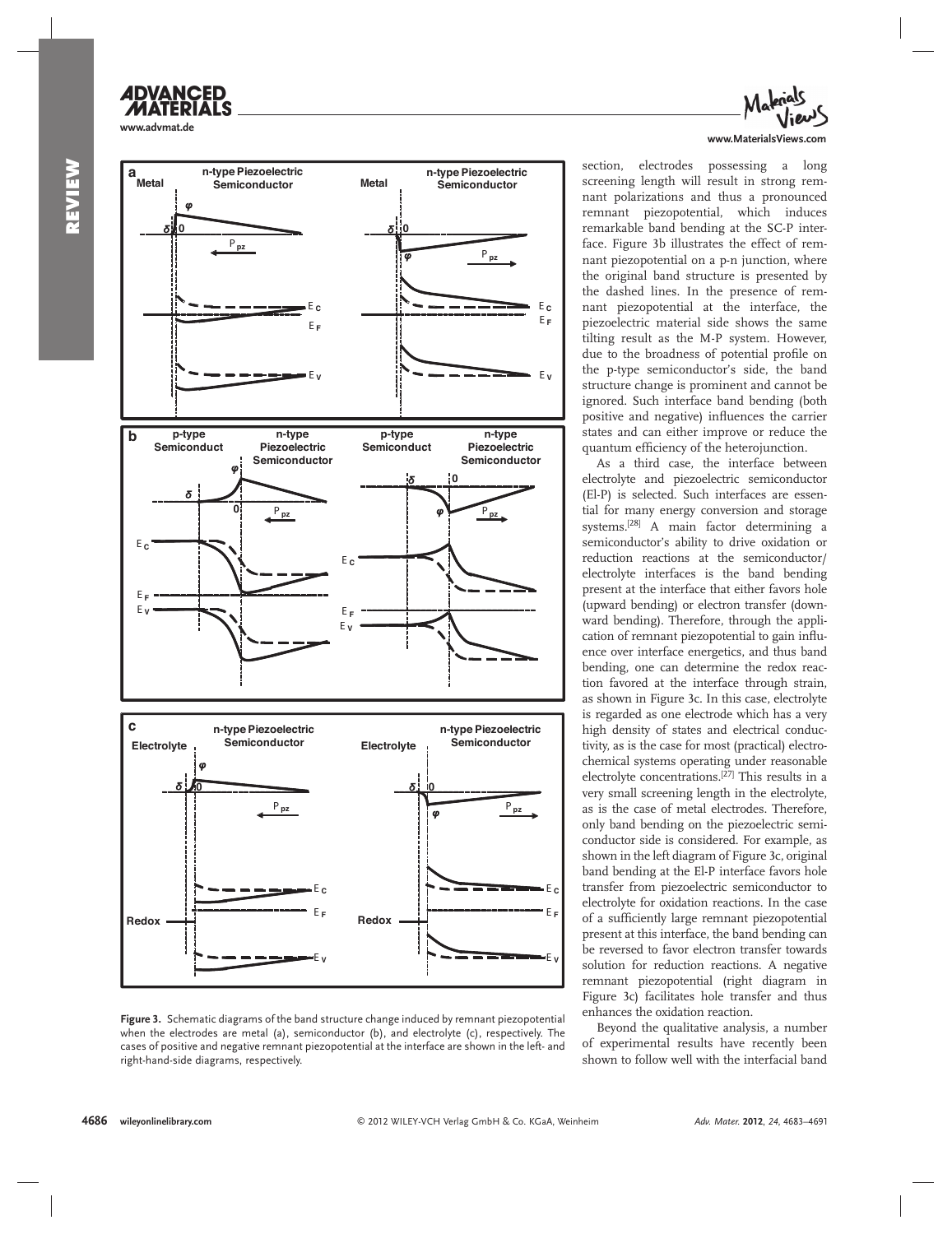

 **Figure 4 .** a) *I–V* characteristics of a Ag-ZnO-Ag system under zero, compressive and tensile strains. b) Electroluminescence spectra of a p-GaN/n-ZnO LED subject to different strains at a bias of 9 V. c) Strain dependent open circuit voltages and short circuit currents of a polymer (P3HT-ZnO) solar cell. Reproduced with permission.<sup>[29,30,32]</sup> Copyright.

engineering models. Using a ZnO nanowire (NW) as the piezoelectric semiconductor, Zhou et al *.* demonstrated a strain-induced *I–V* characteristic change in a Ag-ZnO-Ag system that consists of back-to-back Schottky barriers (Figure 4a).<sup>[29]</sup> This system can be represented by the M1-P-M2 model, where both electrodes are metals (approximately equal screening lengths) and thus both share the same magnitude but opposite sign of potential change at the interface. This produces the asymmetrical *I–V*  curves, which makes the utilization of the M1-P-M2 structure as a memory switch possible. Yang et al *.* reported a dramatic

improvement in the emission intensity of an n-ZnO/p-GaN based LED diode by straining the ZnO microwire component (Figure 4b).<sup>[30]</sup> This is the case of SC-P, where the remnant piezopotential forms a potential dip at the ZnO/GaN interface, which traps electron and/ or holes and facilitates their recombination at the interface. Similar to LEDs, in the case of a GaN/InGaN quantum well laser, the quantum well profile can be rectified by a remnant piezopotential at the well's interface. Depending on the polarity of this potential, a negative or positive effect on the quantum efficiency can be obtained.<sup>[31]</sup> One extreme case of this model is the condition under which one side of the piezoelectric semiconductor is in contact with an insulator (M-P-I), for instance, a polymer. Depending on its electrical permittivity, the screening length of the polymer can be fairly large and the depolarization field within the piezoelectric material becomes prominent. The first demonstration of this configuration was realized in a polymer solar cell, in which ZnO microwires served as electron conductors and poly(3-hexylthiophene) (P3HT) was the photon absorber.<sup>[32]</sup> By straining the ZnO wires, while under photo illumination, the electric transport properties of the cells were modified resulting in a strain dependant open circuit voltage. Meanwhile, photocurrent remained essentially constant (Figure 4c).

 The piezotronic concept also applies to ferroelectric materials, when their semiconductor functionality is of the major concern. For example, using the remnant ferroelectric polarization in place of strain-induced piezoelectric potential, spatially dependent photo deposition of Ag has been achieved on ferroelectric material, i.e., BaTiO<sub>3</sub> or PZT (lead zirconate titanate).<sup>[33–35]</sup> The photo deposition of Ag was observed on polarization domains orientated with the electric field vector pointing towards the semiconductor-electrolyte interface, while absence of Ag deposition was observed on domains exhibiting the opposite polarization.<sup>[36]</sup> Figures 5a and 5b show the polarization patterns on a PZT surface and Figures 5c and 5d illustrate that the deposition of Ag



Figure 5. a,b) Piezoresponse force microscopy images of a PZT surface with alternating domain patterns that were poled by + 10 V and –10 V DC voltage, respectively. c) Surface topography of sample (a) after photo deposition of Ag nanoparticles. d) Scanning electron microscopy image of sample (b) after photo deposition of Ag nanoparticles. Reproduced with permission. [36]

**REVIEW**

REVIEW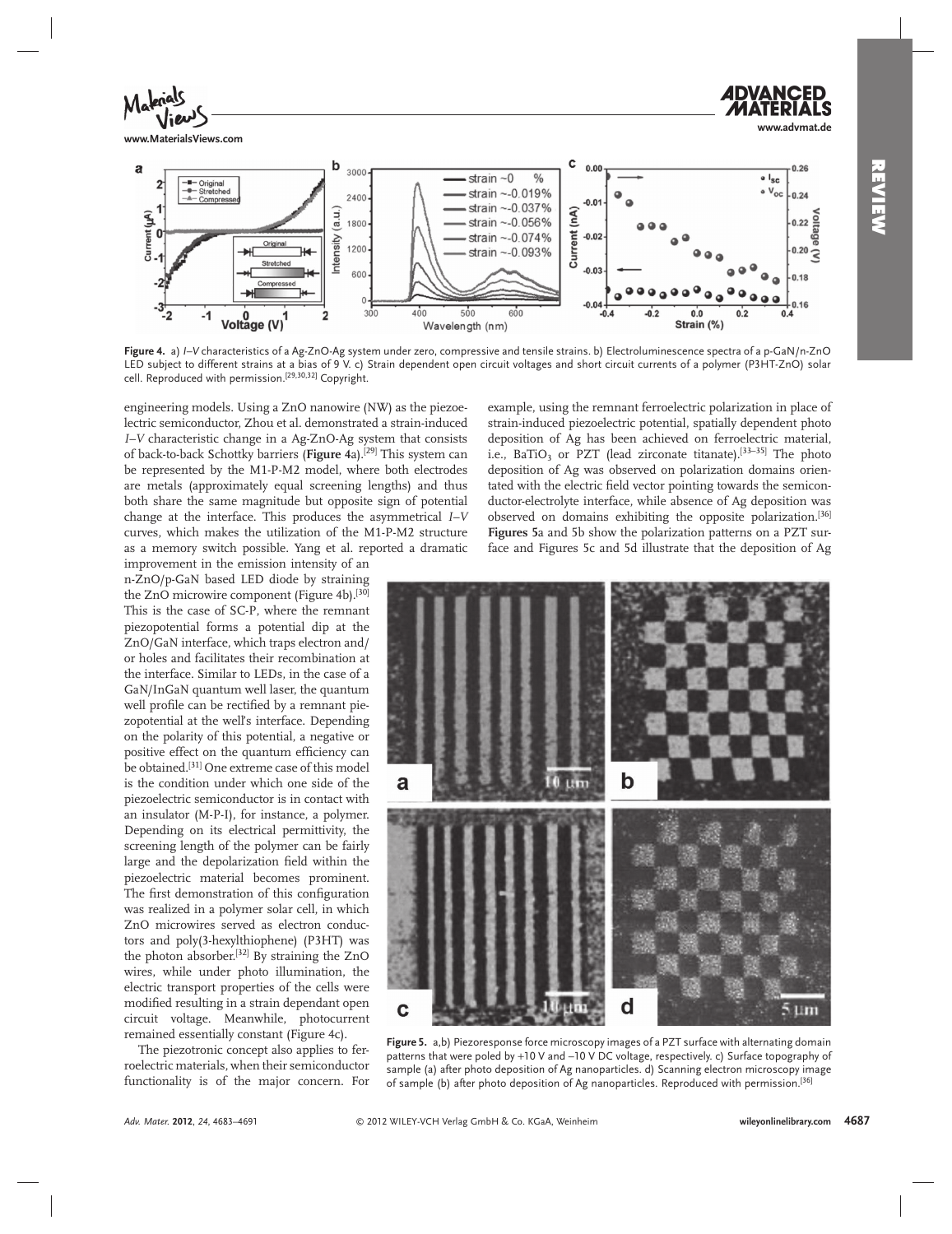**www.MaterialsViews.com**

follows well with such patterns. However, these ferroelectric materials may not be ideal choices for electrochemical electrodes because of their low conductivity and high permittivity; whereas piezoelectric semiconductors, whose conductivities can be much higher, offer a balance between piezoelectric polarization and charge transport properties and could serve as good candidates in the design of piezo-enhanced electrode materials.

### **5. A Quantitative Study of Interface Barrier Height Engineering**

 We recently demonstrated th remnant piezopotential-induced interface barrier height change using a ZnO-based PEC anode fabricated by sputtering a thin film of ZnO (~1 µm thick) on an ITO/PET substrate.<sup>[37]</sup> The variation in interfacial band lineup between an ITO transparent electrode and a semiconductor electrode is a well-known issue. Based on the reported electron affinities and work functions of ITO and ZnO,<sup>[10]</sup> the equilibrium band lineups of the complete ZnO PZ-PEC water splitting system is schematically shown in **Figure 6** a. The larger work function of ZnO resulted in a small barrier,  $\phi_{Bn}$  at the interface, which was evidenced by *I*–*V* characterization. Figures 6b and 6c present the photocurrent density  $(J_{\text{ph}})$  measured by the potentiostat when a constant strain was applied to the ZnO anode periodically, where the applied external bias was fixed as 1.5 V versus SCE. With a compressive strain of -0.12%, *J*<sub>ph</sub> decreased from 542  $\mu$ A/cm<sup>2</sup> to 509  $\mu$ A/cm<sup>2</sup> during an illumination intensity of 100 mW/cm<sup>2</sup>. While with a tensile strain of 0.12%,  $J_{\text{ph}}$  increased from 269 μA/cm<sup>2</sup> to 287 μA/cm<sup>2</sup> under an illumination intensity of 50 mW/cm 2 . The response of *J*ph upon straining was swift and highly reproducible. More importantly, the  $J_{ph}$  change  $(\Delta J_{ph})$  was independent of time. No decay was observed during a period extending over hundreds of seconds, as long as the strain was held (not including the initial spikes).  $\Delta J_{\text{nh}}$  is thus defined as the difference between the constant  $J_{\text{ph}}$ under strain and the  $J_{ph}$  base line when no strain was applied.

 For a Schottky barrier-like heterojunction, the *J–V* characteristic is governed by:[6]

$$
J = C_0 T^2 \exp\left[\frac{-q \left(\varphi_{Bn} + \Delta \varphi_{pz}\right)}{kT}\right] \left[\exp\left(\frac{q V}{nkT}\right) - 1\right]
$$
 (4)

where *C*<sub>0</sub> is a constant, *q* elementary charge, *k* Boltzmann constant, *T* temperature, *n* ideality factor, *V* applied potential,  $\phi_{\text{Bn}}$ original barrier height, and  $\Delta\phi_{pz}$  effective barrier height change by remnant piezopotential. This equation shows that even if the remnant piezopotential-induced barrier height change is small, the variation in current can still be significant. Using the  $\Delta J_{\text{ph}}/J_{\text{ph}}$  data obtained from PEC measurements,  $\Delta \phi_{\text{pz}}$  was calculated as a function of strain and represented by the squares in Figure 6d. The relation between  $\Delta\phi_{pz}$  and strain appeared to be linear, with a barrier height decrease of ∼ 1.5 mV per 0.1% strain applied. This relationship corresponds to a ~6% PEC efficiency enhancement per 0.1% strain.

 The strain and barrier height change relationship can also be estimated using Equations  $(1)$ – $(3)$ . In the case where ITO and electrolyte are the two short-circuited electrodes in contact with a ZnO film, the interfacial barrier height change  $\Delta\phi_{\text{nz}}$  is given by:

$$
\Delta \varphi_{pz} = \varphi_1 = \frac{\delta_{ITO}d}{\varepsilon_0 \left[\varepsilon_r \left(\delta_{ITO} + \delta_{electrolyte}\right) + d\right]} d_{31} E \varepsilon
$$
\n(5)

where  $d_{31}$ , *E* and  $\varepsilon$  are the piezoelectric coefficient, Young's modulus and strain of the ZnO anode. Based on Thomas-Fermi screening length approximation,  $\delta_{\text{ITO}}$ and  $\delta_{\text{electrolyte}}$  were calculated to be 0.14 nm and 0.25 nm, respectively.<sup>[27,38]</sup> Calculation revealed a linear relationship between  $\Delta\phi_{\text{dz}}$  and strain (solid curve in Figure 6d) with a slope  $(-1.14 \text{ mV}/0.1\%)$  slightly smaller than the experimental result (-1.5 mV/0.1%), which was likely due to deviation in the screening length estimation. This analysis further demonstrated that the remnant polarization and barrier height change is dependent on the materials used and their interfacial properties. A more pronounced barrier height change is expected at the interface of ZnO and other semiconductor materials that have longer screening length than ITO.



Figure 6. a) Schematic illustration of the band lineup of the ZnO PEC system. The detailed band alignment of the ITO/ZnO interface is shown in the dashed ellipse. b,c) Photocurrent density (*J*<sub>ph</sub>) of the ZnO PZ-PEC under periodic compressive strains (−0.12%) b) and tensile strains (0.12%) c) at an applied bias of 1.5 V versus SCE. d)  $Δφ<sub>pz</sub>$  determined from experimental results (squares) and by calculation (solid line).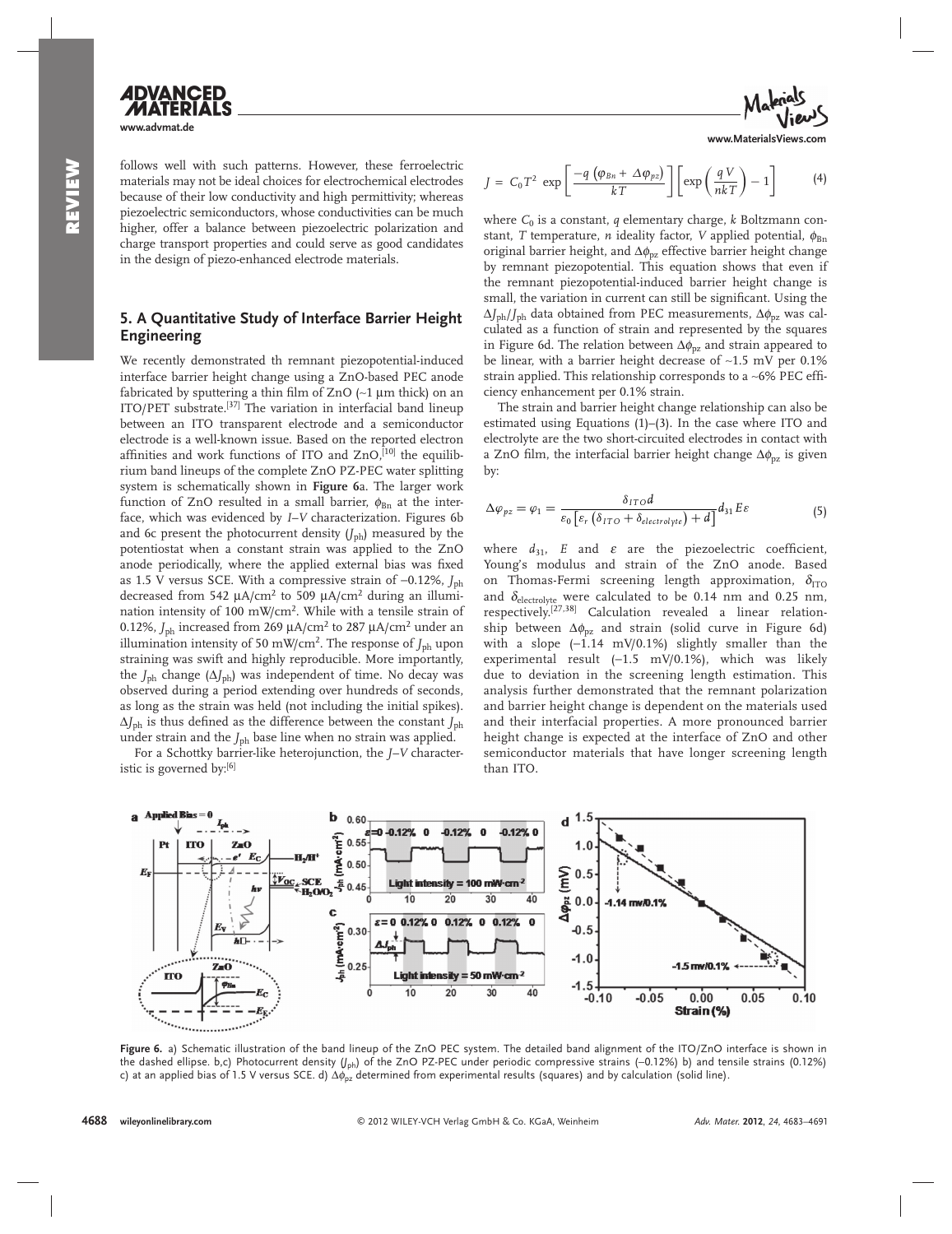

**www.MaterialsViews.com**



Figure 7. Band structure of the ZnO/ITO PEC anode for explaining the strain-induced photocurrent change. a) Middle diagram: Schematic band diagram of the ZnO/ITO PEC system when an external bias is applied between working electrode (ZnO/ITO) and counter electrode (Pt gauze). No strain is applied to the ZnO anode. Top and bottom graphs show the piezoelectric potential induced instantaneous band tilting in ZnO when the ZnO film is subject to tensile and compressive strain, respectively. b,c) Band alignment of the working ZnO/ITO anode during tensile (b) and compressive (c) strains. Left diagrams illustrate the transient band structure immediately after straining, where no charge screening is assumed to occur through the external circuit. The conduction and valence bands inside ZnO are the superposition of space charge-induced band shifting and instant polarizationinduced band bending. Right diagrams are the steady-state band alignment after charge redistribution is completed, while ZnO is still under strain for the ITO/ZnO (top) and ZnO/electrolyte (bottom) interfaces. The remnant piezopotential at the heterogeneous interface shifts the bands from their original position (dashed curves) to a new position (solid lines), and thus changes the interface barrier height.

#### **6. Distinguishing the Effects of Piezopotential and Remnant Piezopotential**

 The band structure change induced by remnant piezopotential is a static effect, which can lead to a constant current change. It is fundamentally different from the time-dependant current or voltage pulses produced by the direct piezoelectric effect. Electronic band theory is thus adopted to distinguish these two effects and fully understand the observed  $J_{\text{ph}}$  charecteristics when the ZnO PEC anode is under strain. Before the analysis, two basic aspects should be clarified. *First*, the band structure of *the PEC cell when a DC bias is applied between the Pt cathode and the PEC anode through the ITO* (center diagram of **Figure 7** a). Due to the non-zero free charge concentration in ZnO under illumination, a portion of the applied potential drops in the depletion region of ZnO at the ITO/ZnO and ZnO/electrolyte interfaces. *Second, the band structure of a ZnO thin film under* strain (top and bottom diagrams of Figure 7a for negative and positive piezopotential on ITO side, respectively). As discussed earlier, the piezoelectric potential induces a linear tilt of the bands and Fermi level along the thickness direction of the ZnO film. This band bending causes immediate free charge redistribution inside the ZnO film and results in a recovery of band flatness. Thus, the measured piezoelectric potential  $(V_{\text{nz}})$ 

represents the amplitude of the surface Fermi level shifting after internal free charge screening.

 Superimposing the piezopotential-induced band tilting with the original biased band structure reveals the transient band structure during the application of strain (left graph of Figures 7b and 7c for negative and positive piezopotential on ITO side, respectively). The transient stage is defined as the imaginary moment when the piezopotential-driven external charge transport has not yet occurred but the internal charge redistribution is completed. This situation is rationalized because of the small thickness of the ZnO film and the large impedance of the external circuit between the two ZnO surfaces. At this stage, the bulk conduction band and the Fermi level of ITO remain flat following the band edge of ZnO and the shifting amplitude is  $V_{\text{pz}}$ . This is the maximum voltage that can be measured. It should be noted that the initial ITO/ZnO interface band bending does not change at this moment because no charge redistribution has occurred across the interface. The *V*pz will quickly drop to zero due to charge transport through the external circuit driven by the piezopotential as indicated by the arrow of  $e'_{pz}$ . Therefore the measured  $V_{pz}$ 's are always in the form of pulses.  $V_{pz}$  is directly proportional to the amplitude of strain and decreases with the increasing incident light intensity.

**www.advmat.de**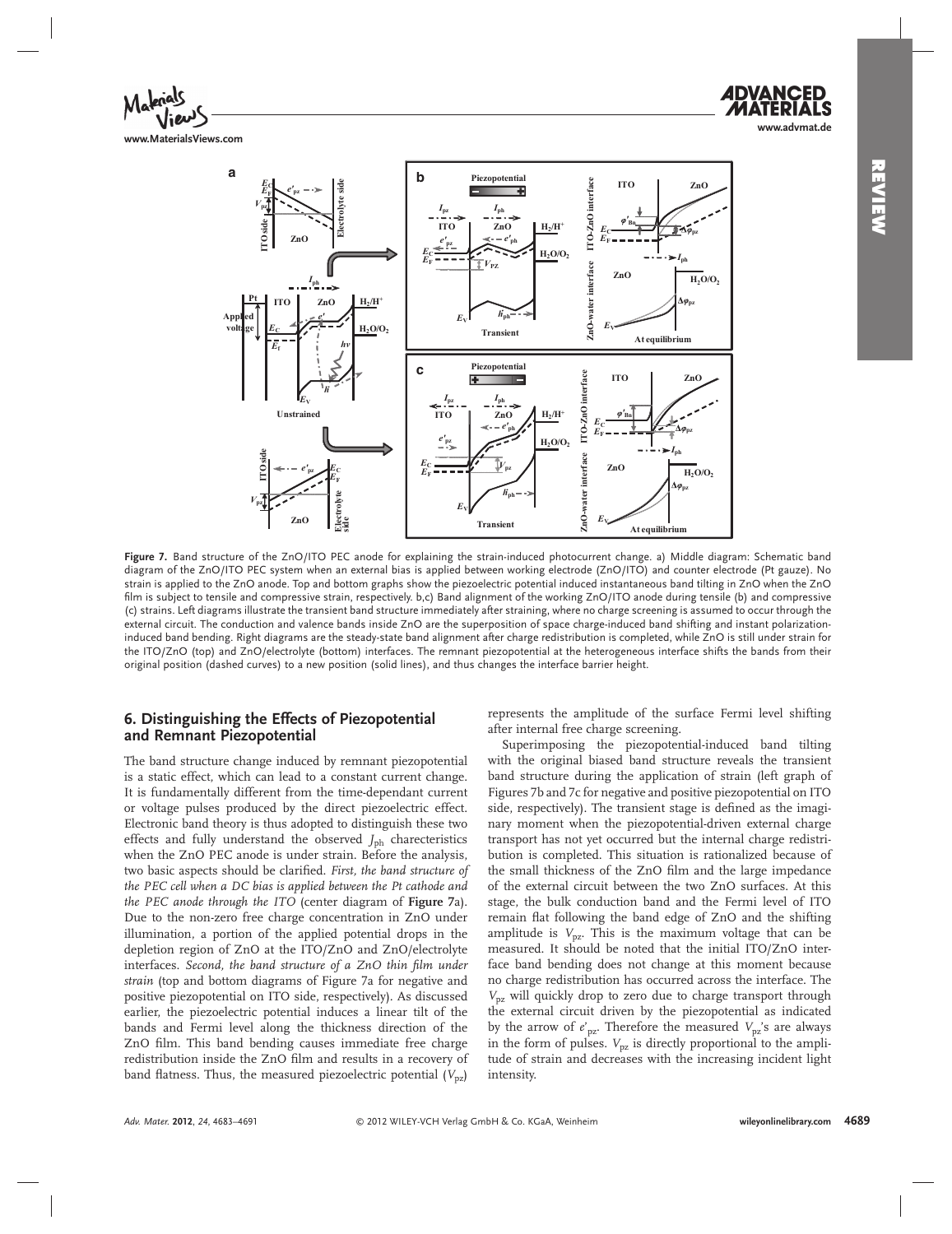**REVIEW**

**www.advmat.de**

**ADVANCED** 

 The piezoelectric-effect-related current change can now be understood using negative piezopotential as an example (tensile strain applied). As shown in the left diagram of Figure 7b, under illumination and an external bias, *J*<sub>ph</sub> flows from ITO through ZnO to the electrolyte. The strain-induced  $V_{pz}$  creates an instantaneous piezocurrent  $(J_{pz})$  with the same direction as  $J_{\text{ph}}$ . Therefore, a quick increasing of current density  $(J_{\text{ph}} + J_{\text{pz}})$ is observed (as marked in Figures 8a–c). *J*<sub>pz</sub> drops together with  $V_{\text{pz}}$ , resulting in a positive current pulse when a tensile strain is applied. When the Fermi level of ITO moves back to its original position due to  $J_{pz}$ , it is assumed the piezo-PEC system has reached a steady-state stage, although the anode is still under mechanical tension.

 At the steady-state, the piezopotential is completely screened outside of the ITO space charge region and no more piezocurrent can be induced  $(J_{pz} = 0)$ . However, due to the nonideal interface of ITO/ZnO and ZnO/electrolyte (i.e., finite screening length), there always exists a remnant polarization at both interfaces. The remnant negative piezopotential at the ITO/ZnO interface locally moves up the conduction band of ZnO, as shown in the top-right diagram of Figure 7b, where the amplitude of the interface band shift is denoted as  $\Delta\phi_{\text{nz}}$ . A similar effect can also be induced in ITO. However, due to the very narrow depletion layer of ITO, band shifting on the ITO side is ignored here. Thus, the barrier height between ITO and ZnO is reduced to  $\phi'_{\text{Bn}} = \phi_{\text{Bn}} - \Delta \phi_{\text{pz}}$ , which results in an increase of thermionic current density through the interface. Likewise, bending of the valance band of ZnO at the electrolyte side could also be reduced due to the remnant positive piezoelectric charges. However, due to the Ohmic-like contact between ZnO and electrolyte, a slight change on the interface band bending contributes a trivial suppression to the effective charge transfer, especially when the original driving force on hole transfer is large. Consequently, a constant  $\Delta J_{\text{ph}}$  is observed when a tensile strain is maintained in the ZnO PEC anode.

The above analysis clearly shows that  $\Delta J_{\rm ph}$  is induced by the piezoelectric polarization, an entirely different mechanism from that of the  $J_{pz}$  pulses.  $\Delta J_{ph}$  is determined by the interfacial barrier height change due to the remnant polarization, which is a result of the local charge distribution at the interface after the piezopotential-induced charge redistribution reaches equilibrium. This phenomenon is related to the strain and interfacial material properties but is independent of the free charge carriers inside ZnO (at low concentrations). However,  $J_{pz}$  is directly related to the apparent piezoelectric potential  $V_{pz}$ , and thus the incident light intensity dictates the amplitude of  $J_{\text{pz}}$ . Under low light intensity, the piezocurrent is more prominent than the constant photocurrent change  $(\Delta J_{\rm ph} < J_{\rm pz})$ , thus an initial current spike was observed corresponding to *J*pz ( **Figure 8** b and c). Under high light intensity, the piezocurrent merges into a constant photocurrent change  $(\Delta J_{\rm ph} > J_{\rm pz})$ , thus a square current curve was obtained (Figure 8a).

#### **7. Perspective**

In the absence of an external electric field, the polarization density, which is used in piezotronics as the active agent for interface engineering, depends directly upon the linear piezoelectric





Figure 8. a-c)  $J_{ph}$  variation profiles recorded under light intensity of 100, 50, and 25 mW · cm<sup>-2</sup>, respectively, when the ZnO PEC anode was subjected to a constant 0.21% tensile strain. *J*<sub>ph</sub> spikes correspond to the piezopotential-driven charge flow through the external circuit when the piezoelectric polarization is not completely compensated by internal photogenerated charges. They are denoted as  $J_{pz}$ . The following constant *J*ph increase was due to interface barrier height change and is denoted as Δ*J*ph .

coefficient and the strain tensor. A more pronounced effect on interface energetics can thus be obtained by utilizing: 1) materials which are capable of sustaining large strains without failure and/or 2) making use of a subclass of piezoelectrics, ferroelectrics, which have pronounced piezoelectric coefficients (>100 pC/N) and attractive semiconductor functionality. The first case results in a more rugged piezoelectric component capable of enduring substantial strain. However, because these materials must themselves either compose the heterointerface of interest or be within the immediate vicinity of said interface, in order to avoid device failure, extreme care must be taken to mediate the additional strain supported by the other materials composing the device. A design where peripheral, robust, strained piezoelectric films sandwich an active semiconductor heterojunction located within a neutral strain axis is a conceivable architecture for enhancing piezotronic performance. A key challenge facing the second case, the integration of high performance ferroelectric materials into heterojunction devices, is the low conductivity these materials often exhibit in conjunction with their pronounced piezoelectric coefficients. In devices whose functionality depends upon the transport of charge carriers, this impediment cannot be overstated. A peripheral approach like the one states previously, where the ferroelectric